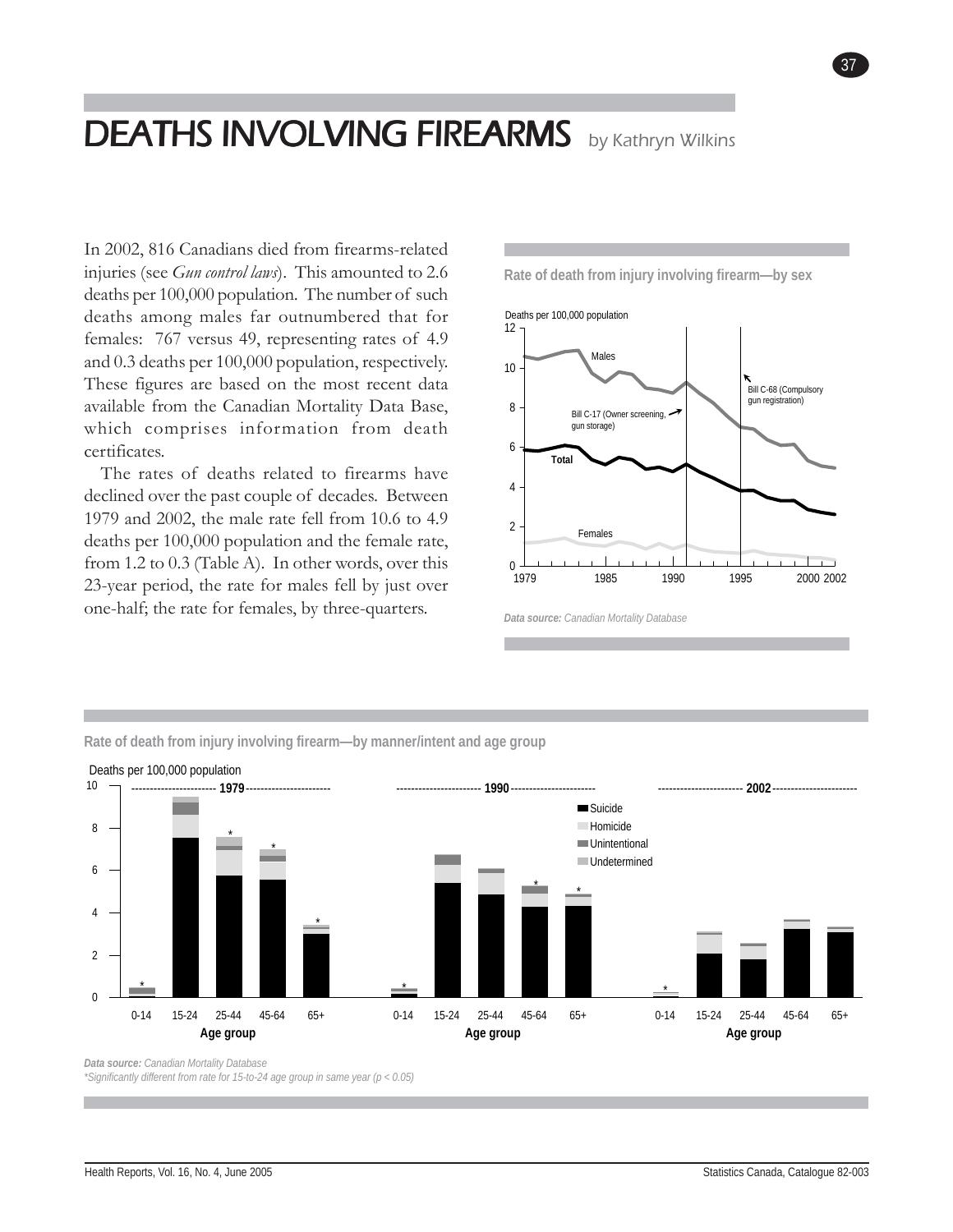1 17 14 13 8 1 12 11 10 11  $0 - 14$ 6 5 7 7  $0 - 14$ 2 2 <sup>1</sup>  $65+$  0-14 <sup>1</sup> <sup>1</sup> <sup>1</sup>  $0.14$   $0.79$   $0.0511$   $0.0511$   $0.0511$   $0.0511$ 0-14 15-24 25-44 45-64 65+ 0-14 15-24 25-44 45-64 65+ 0-14 15-24 25-44 45-64 65+  $\Omega$ 2 4 6 8 10 12 14 16 18 **Males Females** \* **Age group** \* \* **Age group Age group** \* \* \* Deaths per 100,000 population \* \*  $\frac{1}{2}$   $\frac{1}{2}$ \* \* **----------------------1979---------------------- ----------------------1990---------------------- ----------------------2002----------------------**  $\frac{0.7}{0.3}$  0.3 0.4 0.4 0.4 0.4 0.4 0.4 0.3 0.4 0.4 0.4 0.4 0.3 *Data source: Canadian Mortality Database \*Significantly higher than rate for females (p < 0.05)*

**Rate of death from injury involving firearm—by sex and age group**

#### Age gradient declines

In 1979, the rate of deaths related to firearms was highest among 15- to 24-year-olds (see also Table B). By 1990, the age gradient had decreased somewhat,

and by 2002, differences between age groups had largely disappeared for people aged 15 or older. Sizable decreases in death rates—particularly notable for suicides involving firearms—in the 15-to-24 and 25-to-44 age groups accounted for most of the levelling over age groups that had occurred by 2002.

### Rates higher in **North**

The average annual rate of firearms-related deaths for 2000-2002 was significantly higher in the territories than in Canada as a whole . Rates in several provinces also

differed significantly from the national rate. In New Brunswick, Québec, Saskatchewan and Alberta, the rate was higher; in Ontario, it was lower (see also Table C).

In Montreal, Calgary, Vancouver and Toronto,

**Average annual rate of death (2000-2002) from injury involving firearm—by manner/intent and province/territory**



*Data source: Canadian Mortality Database \* Combined rate signficantly different from estimate for Canada (p < 0.05)* Canada's four largest census metropolitan areas (CMAs), the overall rates of deaths related to firearms differed somewhat. The only statistically significant difference emerged between Montreal and Toronto: 2.2 versus 1.3 firearms-related deaths per 100,000 population. Differences in rates of homicide and suicide among the four large cities were not statistically significant.

#### Most are suicides

In each year from 1979 to 2002, about four-fifths of all firearms-related deaths were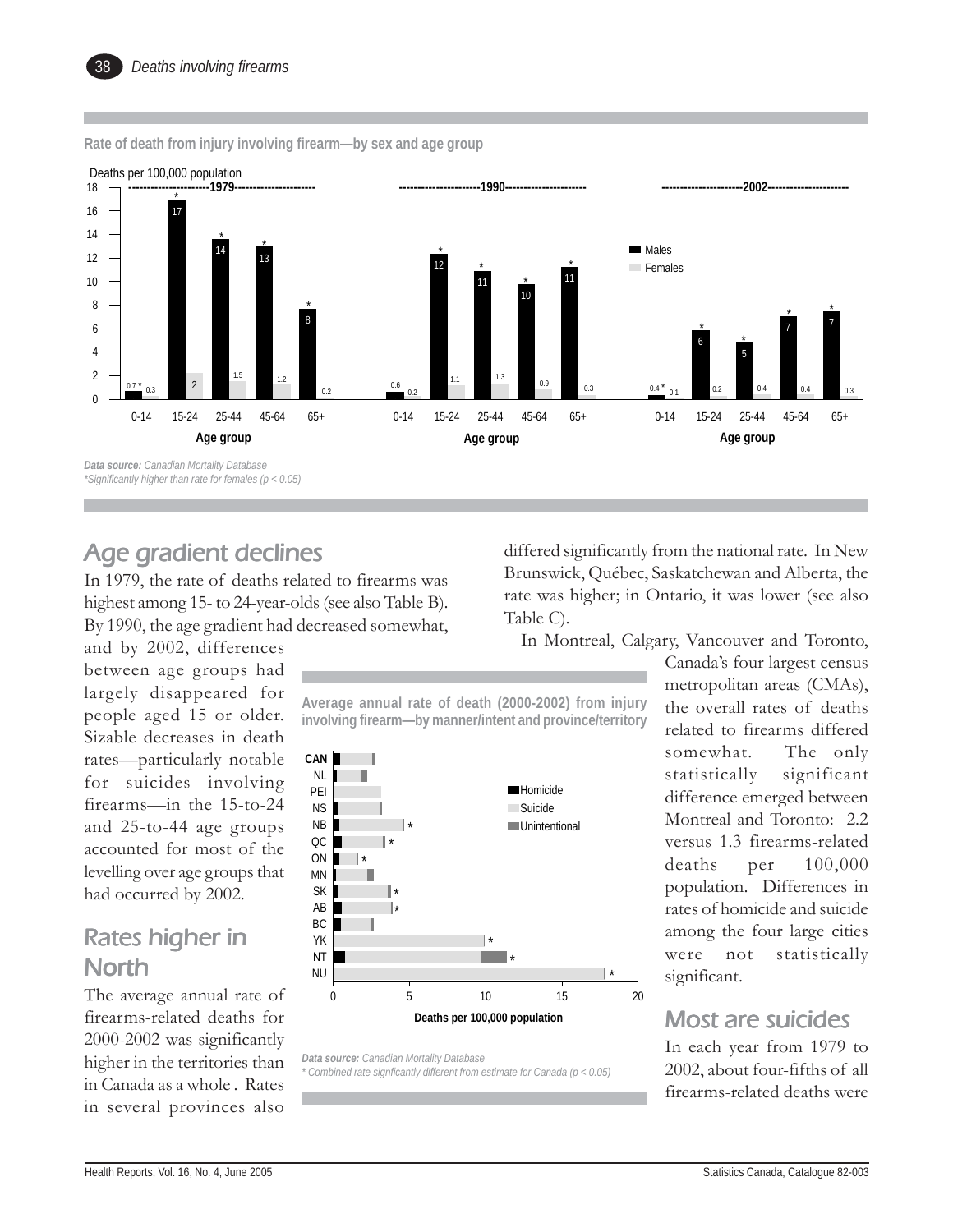**Average annual rate of death (2000-2002) from injury involving firearm—by manner/intent for selected CMAs**



suicides. Homicides usually accounted for around 15%, and about 4% of deaths involving a firearm were unintentional.

Beginning in the mid-1980s through 2002, the rate of suicide involving a firearm fell from 5 to 2 deaths per 100,000. The falling rate of firearms-related suicides is reflected in a declining use of shooting as a means of committing suicide. Among all suicides committed from 1979 and throughout the 1980s, around one-third involved firearms. Beginning in the early 1990s, this share began to drop, and by 2002, about 1 in 6 suicides was carried out with a firearm. As gun-related suicides declined, suicide by suffocation/hanging became more common: the rate rose from about 3 to 5 deaths per 100,000. Still, the downturn in firearms-related suicides contributed to a decline in the overall suicide rate, which fell from about 14 to 12 deaths per 100,000 population.

The decline in the rate of suicides related to firearms accounted for most of the decrease in the firearms-related death rate.

### Gun control laws

In Canada, laws regulating guns date back more than a century. Even before the first Criminal Code in 1892, Justices of the Peace had the authority to jail anyone who carried a handgun but had no reason to fear an assault against their life or property.<sup>1</sup> Then in 1892, the Criminal Code required that handgun owners who could not sufficiently justify ownership have a basic permit to carry their pistol. A 1934 law was the first to require handgun owners to formally register their guns, and the records were maintained regionally by designated police departments or by the Royal Canadian Mounted Police. When the handgun registry was centralized in 1951, the registration of automatic firearms also became mandatory.

More recent firearm restrictions were enacted in 1977 (Bill C-51), 1991 (Bill C-17) and 1995 (Bill C-68). The 1977 law mandated that people acquiring a firearm have a Firearms Acquisitions Certificate attesting that they are at least 16 years of age and have no criminal record or history of mental illness. The later legislation reduced the availability of and accessibility to firearms, requiring more extensive background screening of prospective purchasers, registration of all guns owned, and safe storage of these weapons. Compulsory registration, which allowed each gun acquired to be linked to its owner, also required that spouses and former spouses be notified about the gun's acquisition.

In 1995, when gun registration became compulsory, the death rate for firearms-related injuries was 3.8 per 100,000 population. Over the following years, the rate, which had been falling quite steadily since the early 1990s, continued to drop. Of course, it is difficult to measure the contribution that gun control regulations may have made to this decrease.

# Homicides down

The rate of homicides involving a firearm fell from 0.8 deaths per 100,000 population in the early 1980s to 0.4 in 2002. This trend mirrored a decline in the overall homicide rate, although the share of homicides in which a firearm was used remained fairly stable over the entire period, at just under onethird.

A report based on police records indicates that handguns accounted for two-thirds of firearm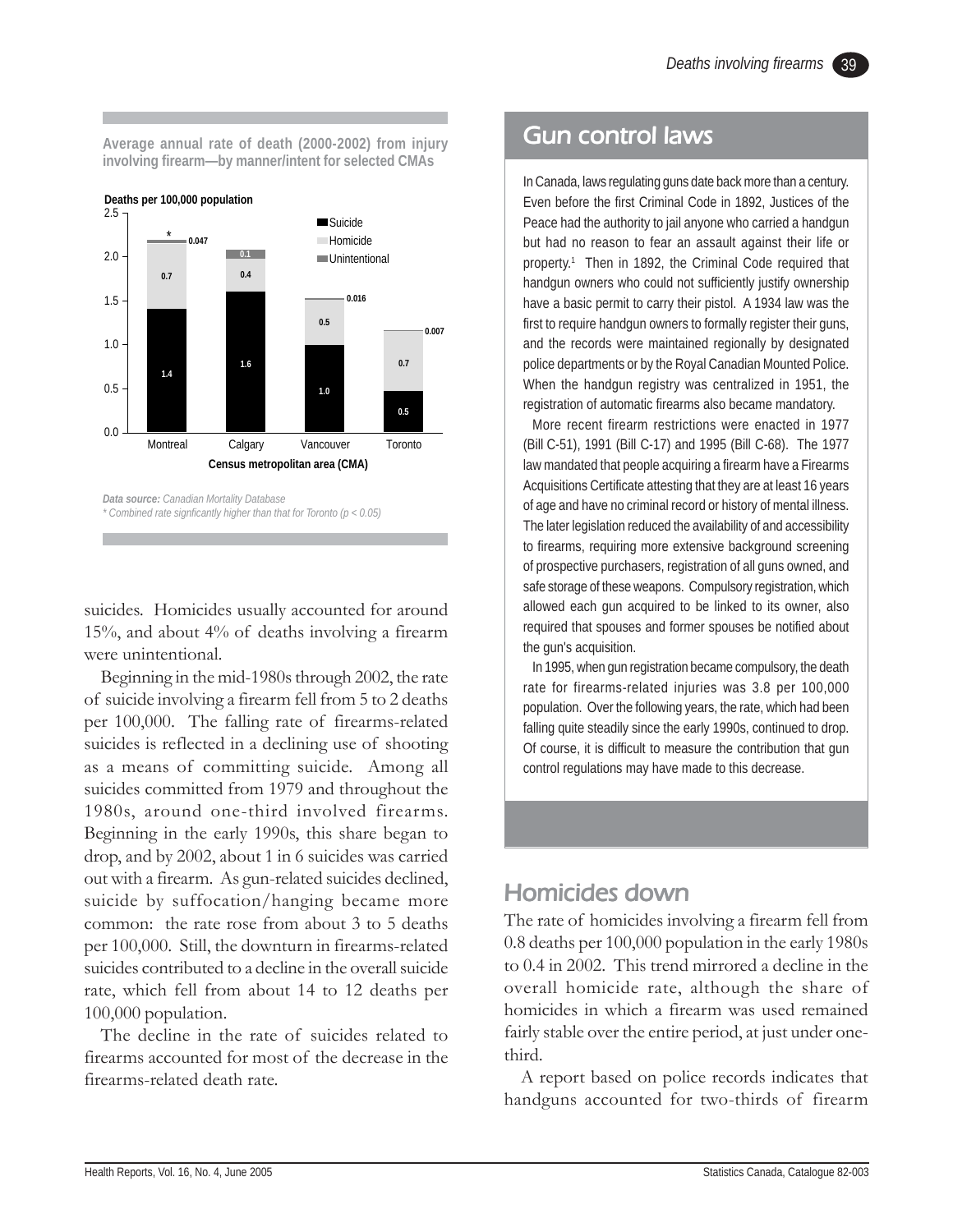**Rate of death from injury involving firearm—by manner/ intent**



homicides in 2002, up from about one-half during the 1990s.<sup>2</sup> Rifles and shotguns accounted for onequarter of all homicides involving firearms; the remainder were committed with other types of firearms (data not shown).

# Unintentional deaths Unintentional deaths

In 1979, 71 Canadians died from unintentional firearms-related injuries, representing a rate of 3 deaths per million population. People younger than 25 accounted for the majority (60%) of these deaths: 16 were in children under 15, and 27 occurred in the 15-to-24 age group.

During the 1990s, the rate of unintentional fatalities related to firearms fell fairly steadily, and by 2002, it was one-third the 1979 level. In 2002, 31 people were unintentionally killed by firearms. Three of these victims were younger than 15, and another three were between 15 and 24. Decreases in the death rates in these age groups accounted for much of the decrease in the overall rate of unintentional firearms-related deaths between 1979 and 2002.

### **Canadian and US rates**

The risk of death from a firearms-related injury in Canada is a fraction of that in the United States. In 2000, American males had more than three times the risk of dying from injuries related to firearms when compared with their Canadian counterparts. The excess was even greater for US females—seven times as high.3

Firearm homicide rates in the United States are strikingly higher than in Canada. In 2000, the rate of homicide involving a gun was 3.8 per 100,000 population in the United States, nearly eight times as high as Canada's rate of 0.5.<sup>3</sup> In Canada, homicides accounted for 18% of deaths involving firearms in 2000, compared with 38% in the United States.4

**Rates of death from injury involving firearm—Canada and the United States, 2000**



*Data sources: Canadian Mortality Database; United States National Center for Injury Prevention and Control, Centers for Disease Control and Prevention*

Kathryn Wilkins (613-951-1769; Kathryn.Wilkins@statcan.ca) is with the Health Statistics Division at Statistics Canada, Ottawa, Ontario, K1A 0T6.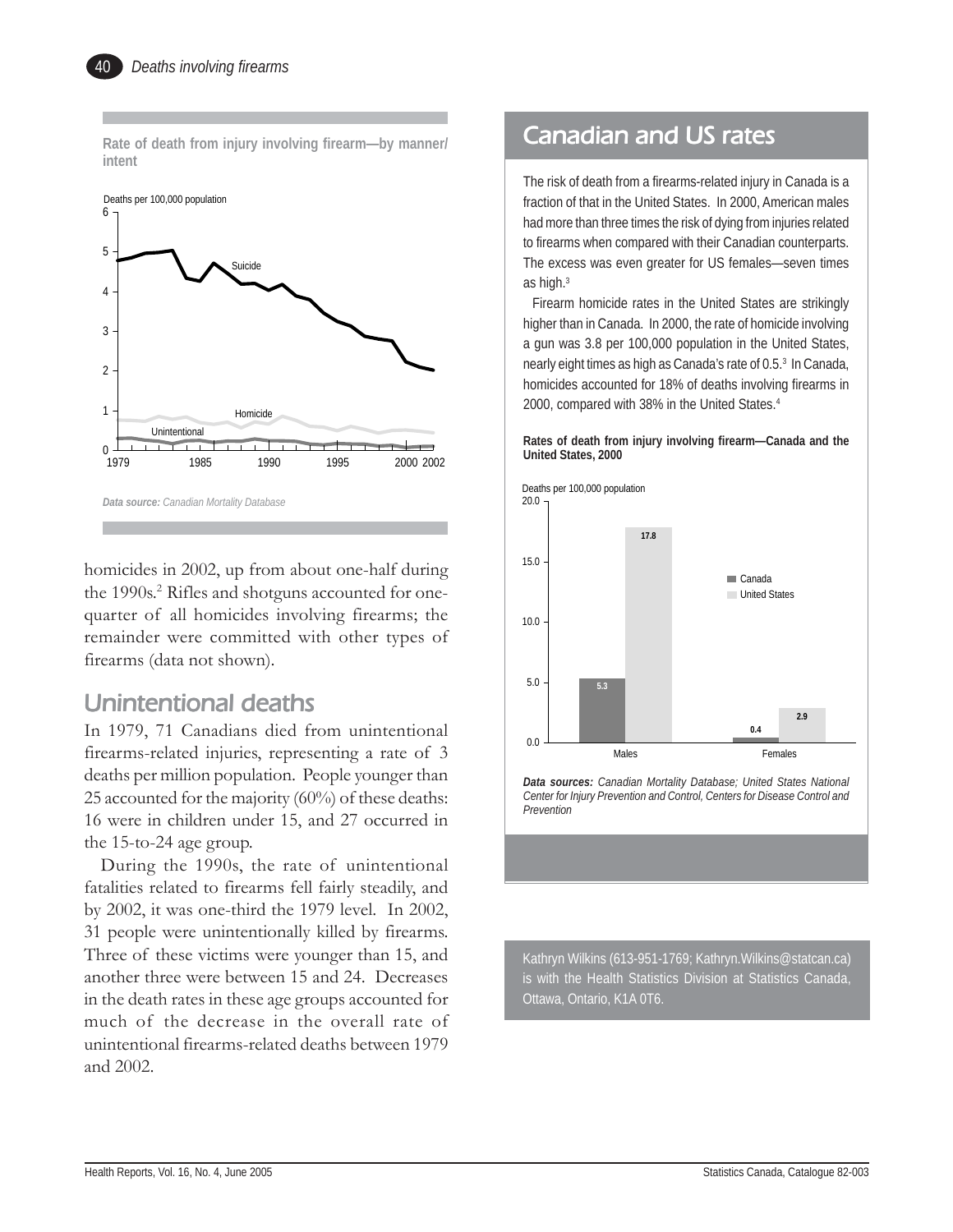### Data sources

Data on firearms-related deaths in Canada are from the Canadian Mortality Data Base, and they are based on information abstracted and compiled from death certificates. The figures for the United States are from the National Center for Injury Prevention and Control, Centers for Disease Control and Prevention.3

Causes of death for deaths occurring between 1979 and 1999 were defined according to the *International Classification of* Diseases, Ninth Revision (ICD-9)<sup>5</sup> and those occurring between 2000 and 2002 were defined according to the tenth revision of this volume (ICD-10).<sup>6</sup>

The ICD-9 codes corresponding to the categories used in this article are:

- firearms-related suicide: E955.0 to E955.4
- firearms-related homicide: E965.0 to E965.4
- firearms-related, unintentional: E922.0 to E922.9
- firearms-related, intent undetermined: E985.0 to E985.4
- firearms-related legal intervention: E970

The ICD-10 codes are:

- firearms-related suicide: X72 to X74
- firearms-related homicide: X93 to X95
- firearms-related, unintentional: W32 to W34
- firearms-related, intent undetermined: Y22 to Y24
- firearms-related legal intervention: Y35.0

#### References

- 1 Department of Justice. *Canadian Firearms Program Implementation Evaluation (to September 2002), Technical Report*. Ottawa: Department of Justice, 2003.
- 2 Savoie J. Homicide in Canada, 2002. *Juristat* (Statistics Canada, Catalogue 85-002-XIE) 2003; 23(8): 1-21.
- 3 National Center for Injury Prevention and Control, Centers for Disease Control and Prevention. United States Firearms Deaths and Rates per 100,000: 2000. Available at *http:// webappa.cdc.gov/cgi-bin/broker.exe*. Accessed March 24, 2004.
- 4 Centers for Disease Control. First reports evaluating the effectiveness of strategies for preventing violence: firearms laws. Findings from the Task Force on Community Preventive Services. *Morbidity and Mortality Weekly Report* 2003; 52 (No. RR-14): 11-20.
- 5 World Health Organization. *Manual of the International Classification of Diseases, Injuries and Death*. Based on the recommendations of the Ninth Revision Conference, 1975. Geneva: World Health Organization, 1977.
- 6 World Health Organization. *International Classification of Diseases and Related Health Problems, Tenth Revision*, *Volume 1*. Geneva: World Health Organization, 1992.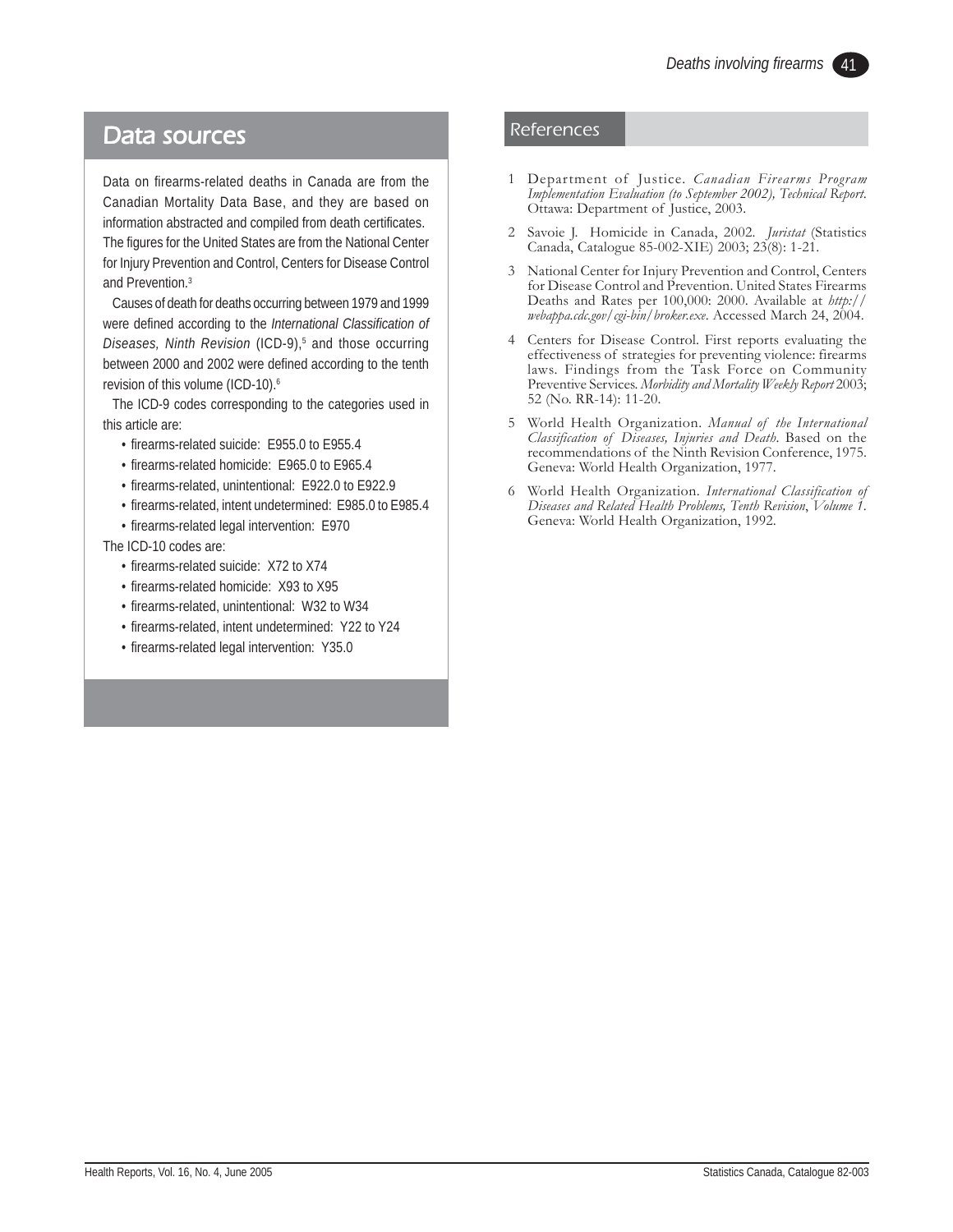

#### Table A

| Canada, 1979 to 2002 |       |                                            | Number and rate of firearms-related deaths, by sex, |                                            |         |                                            |  |
|----------------------|-------|--------------------------------------------|-----------------------------------------------------|--------------------------------------------|---------|--------------------------------------------|--|
|                      |       | <b>Both sexes</b>                          |                                                     | <b>Males</b>                               | Females |                                            |  |
|                      |       | Deaths per<br>100,000<br>Number population |                                                     | Deaths per<br>100,000<br>Number population |         | Deaths per<br>100,000<br>Number population |  |
| 1979                 | 1,416 | 5.9                                        | 1.274                                               | 10.6                                       | 142     | 1.2                                        |  |
| 1980                 | 1,421 | 5.8                                        | 1,273                                               | 10.4                                       | 148     | 1.2                                        |  |
| 1981                 | 1.473 | 5.9                                        | 1.311                                               | 10.6                                       | 162     | 1.3                                        |  |
| 1982                 | 1.528 | 6.1                                        | 1,350                                               | 10.8                                       | 178     | 1.4                                        |  |
| 1983                 | 1,517 | 6.0                                        | 1,371                                               | 10.9                                       | 146     | 1.1                                        |  |
| 1984                 | 1.372 | 5.4                                        | 1,236                                               | 9.7                                        | 136     | 1.1                                        |  |
| 1985                 | 1,320 | 5.1                                        | 1,189                                               | 9.3                                        | 131     | 1.0                                        |  |
| 1986                 | 1,435 | 5.5                                        | 1,273                                               | 9.8                                        | 162     | 1.2                                        |  |
| 1987                 | 1.423 | 5.4                                        | 1.273                                               | 9.7                                        | 150     | 1.1                                        |  |
| 1988                 | 1,314 | 4.9                                        | 1,197                                               | 9.0                                        | 117     | 0.9                                        |  |
| 1989                 | 1.364 | 5.0                                        | 1.207                                               | 8.9                                        | 157     | 1.1                                        |  |
| 1990                 | 1,323 | 4.8                                        | 1,201                                               | 8.7                                        | 122     | 0.9                                        |  |
| 1991                 | 1.443 | 5.1                                        | 1,290                                               | 9.3                                        | 153     | 1.1                                        |  |
| 1992                 | 1.352 | 4.7                                        | 1.230                                               | 8.7                                        | 122     | 0.8                                        |  |
| 1993                 | 1,286 | 4.4                                        | 1,180                                               | 8.2                                        | 106     | 0.7                                        |  |
| 1994                 | 1.199 | 4.1                                        | 1.098                                               | 7.6                                        | 101     | 0.7                                        |  |
| 1995                 | 1,125 | 3.8                                        | 1,028                                               | 7.0                                        | 97      | 0.6                                        |  |
| 1996                 | 1,131 | 3.8                                        | 1,014                                               | 6.9                                        | 117     | 0.8                                        |  |
| 1997                 | 1.037 | 3.5                                        | 945                                                 | 6.4                                        | 92      | 0.6                                        |  |
| 1998                 | 996   | 3.3                                        | 911                                                 | 6.1                                        | 85      | 0.6                                        |  |
| 1999                 | 1.006 | 3.3                                        | 926                                                 | 6.1                                        | 80      | 0.5                                        |  |
| 2000                 | 878   | 2.9                                        | 811                                                 | 5.3                                        | 67      | 0.4                                        |  |
| 2001                 | 842   | 2.7                                        | 777                                                 | 5.0                                        | 65      | 0.4                                        |  |
| 2002                 | 816   | 2.6                                        | 767                                                 | 4.9                                        | 49      | 0.3                                        |  |

*Data source: Canadian Mortality Database*